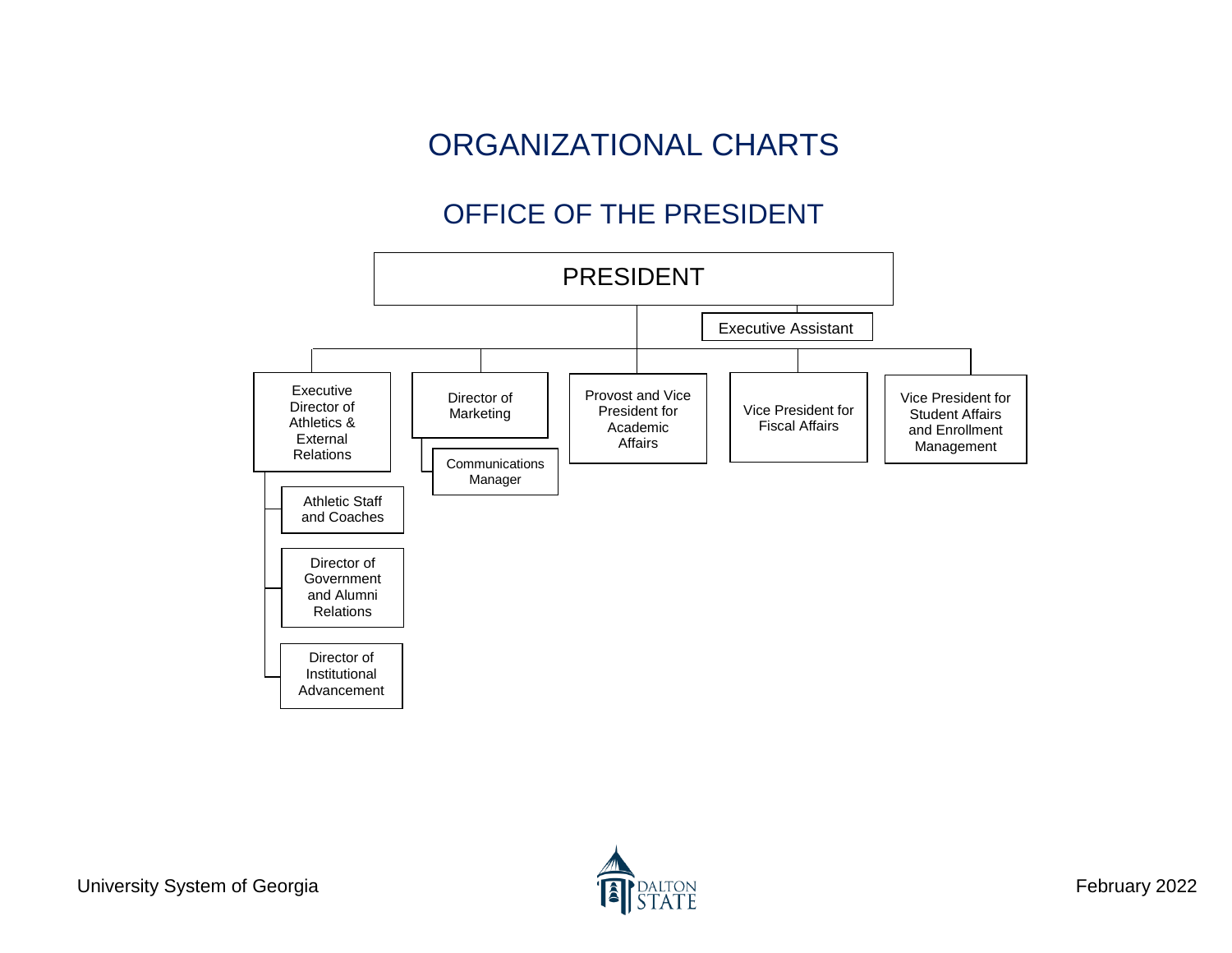

### OFFICE OF THE PROVOST AND VICE PRESIDENT FOR ACADEMIC AFFAIRS

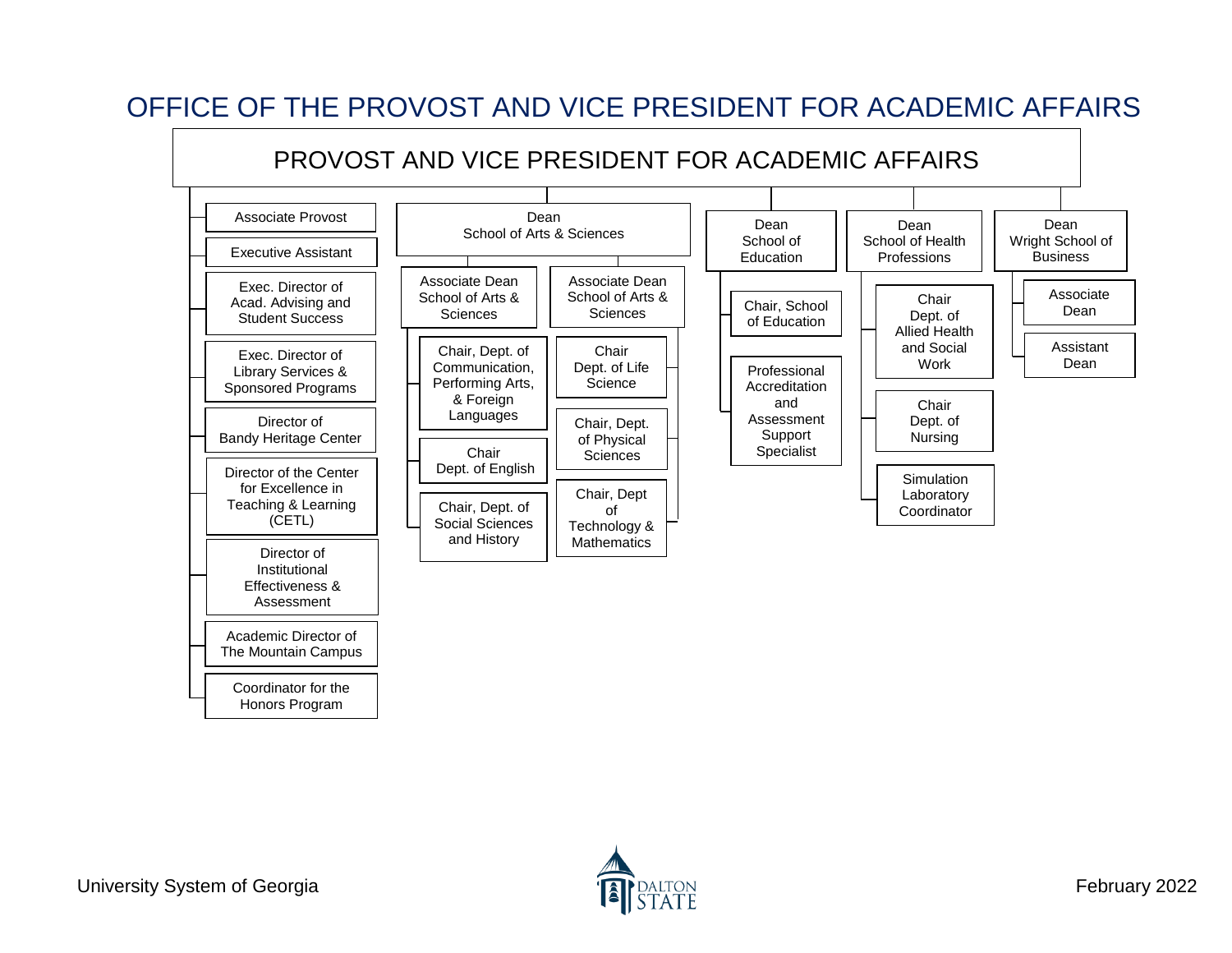#### OFFICE OF THE VICE PRESIDENT FOR STUDENT AFFAIRS AND ENROLLMENT MANAGEMENT

VICE PRESIDENT FOR STUDENT AFFAIRS AND ENROLLMENT MANAGEMENT